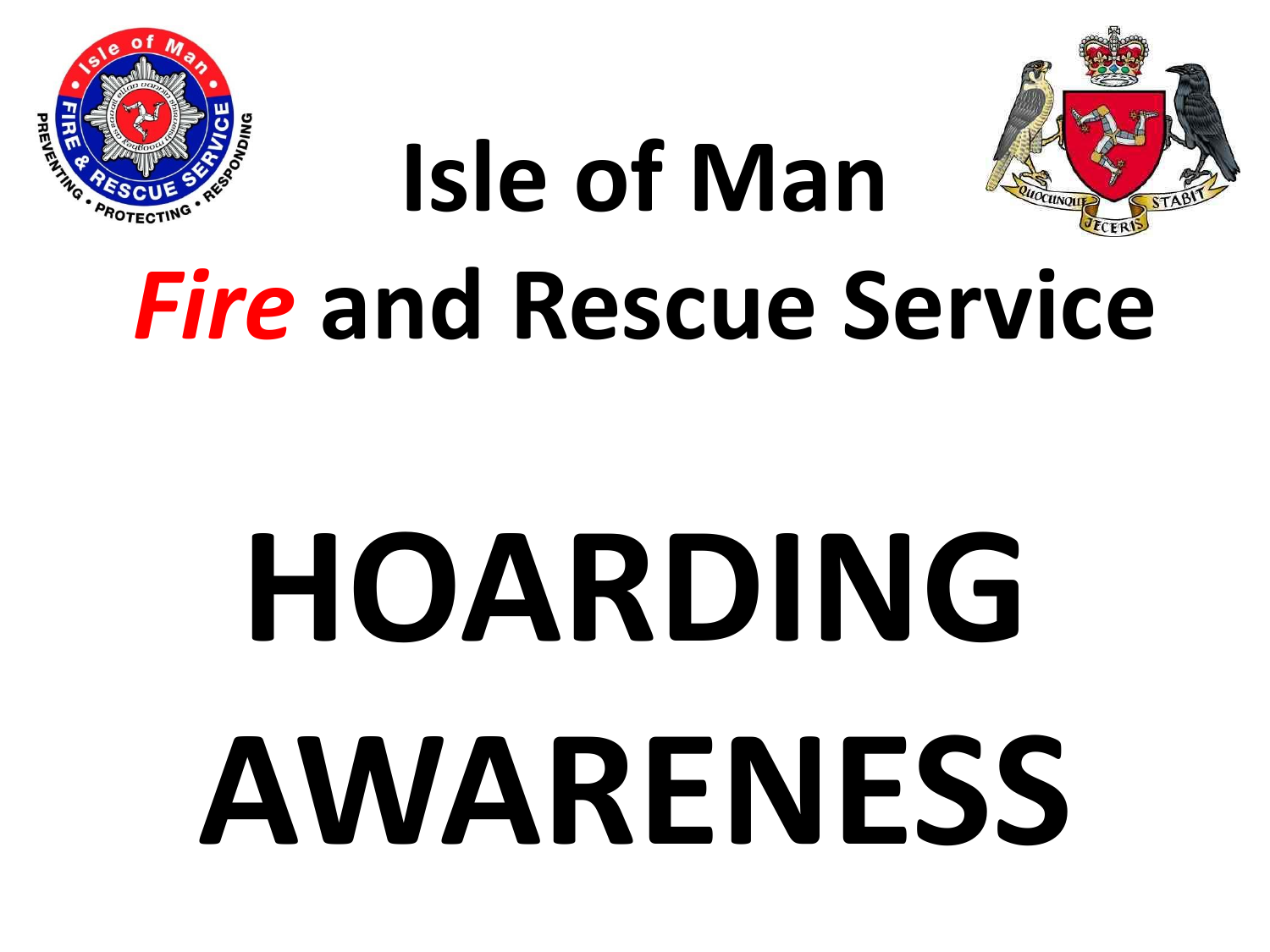# What is Compulsive Hoarding?

Compulsive Hoarding is a disorder characterised by difficulty discarding items that appear to most people to have little or no value. This leads to accumulation of clutter such that living and working spaces cannot be used for their intended purposes.

The clutter can result in serious threats to health and safety of the sufferer and those who live nearby.

Not all hoarding is compulsive, hoarding and saving behaviours can be seen in people with various neuropsychiatric disorders.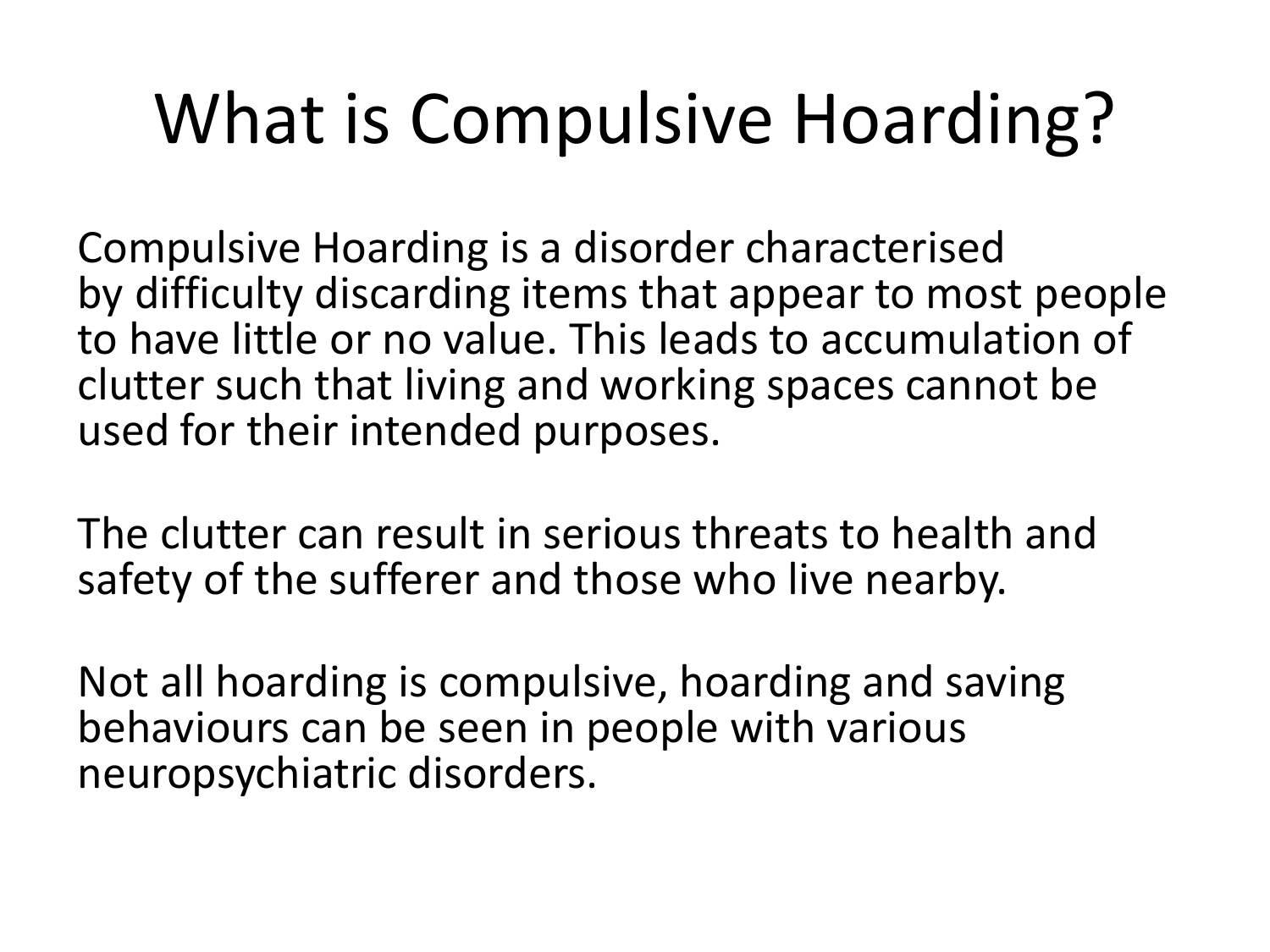## What causes the urge to Hoard?

There are many factors that could be responsible:

- It may be hereditary
- Abnormal brain development & brain lesions
- Brain damage; strokes, surgery, injuries or infections
- Family experiences & psychological factors
- Emotional stress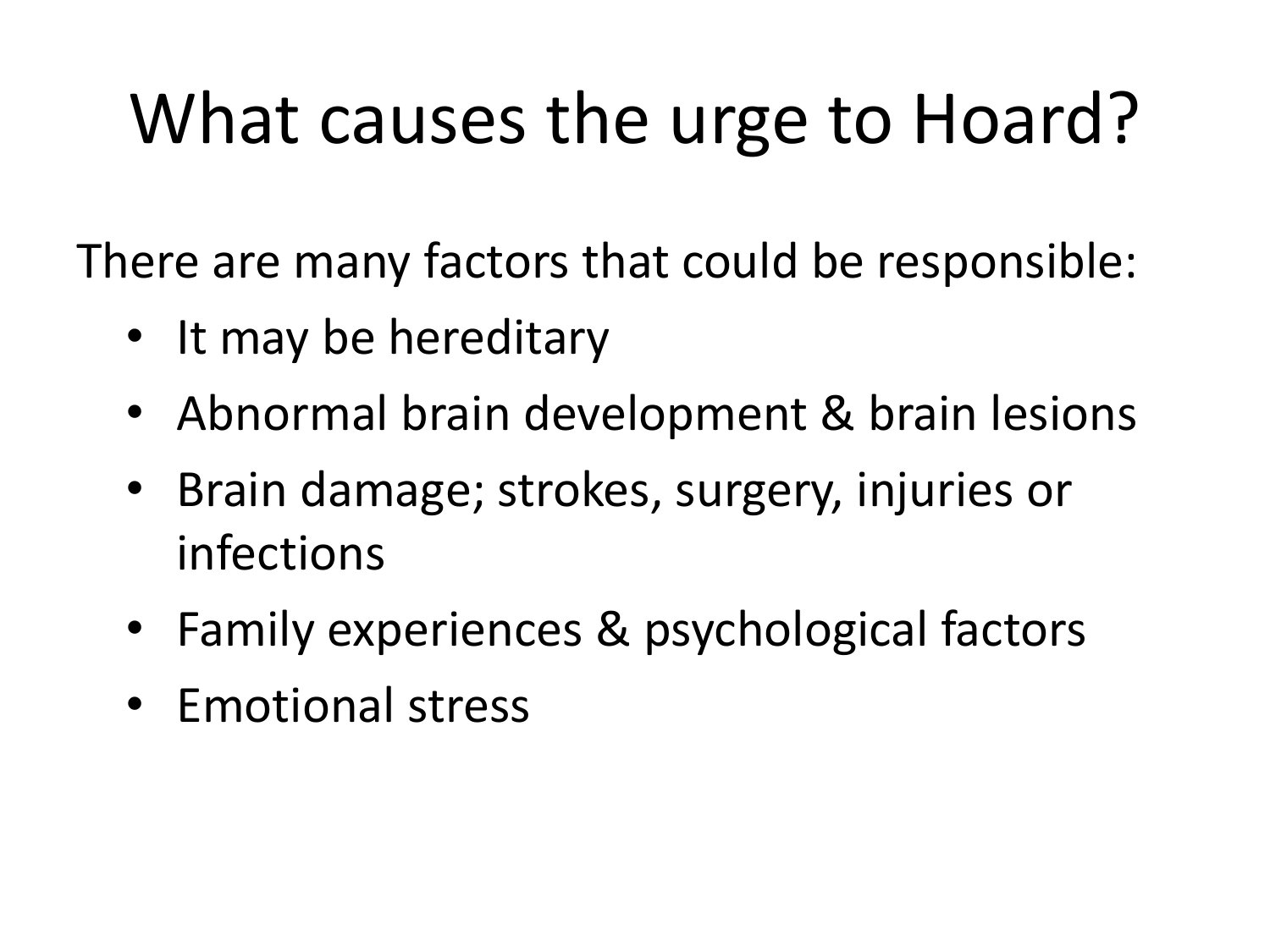#### Advice & Treatment

If you are concerned about yourself, family member, friend or neighbour, further information can be obtained from:

• Isle of Man Fire and Rescue Service tel: 647303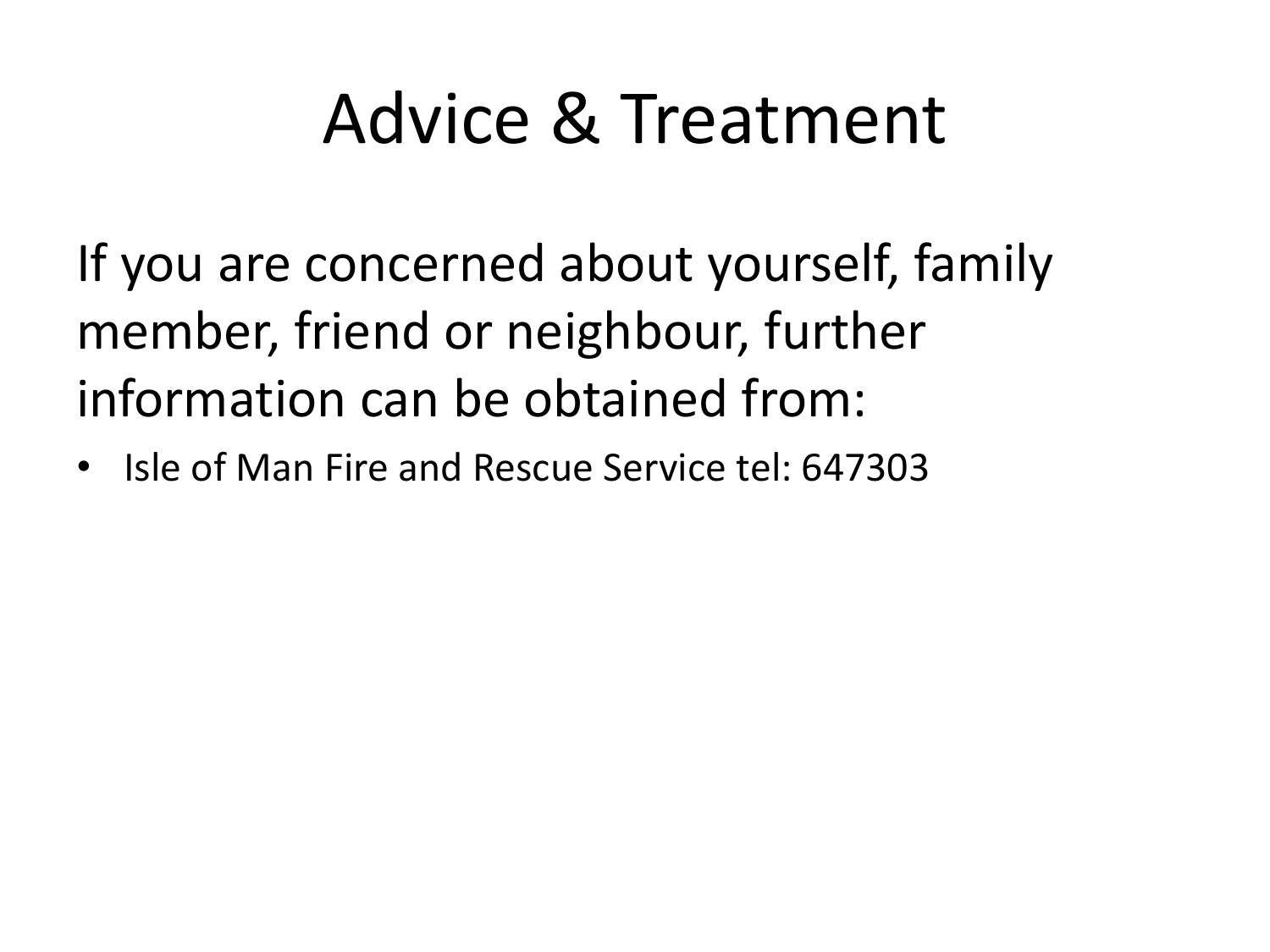# Possible results of Hoarding

- Fire
- Health Hazards
- Infestations
- Inability to have guests over
- Inability to prepare or eat food in the home
- Inability to find possessions
- Inability to finish tasks
- Interpersonal conflicts about the clutter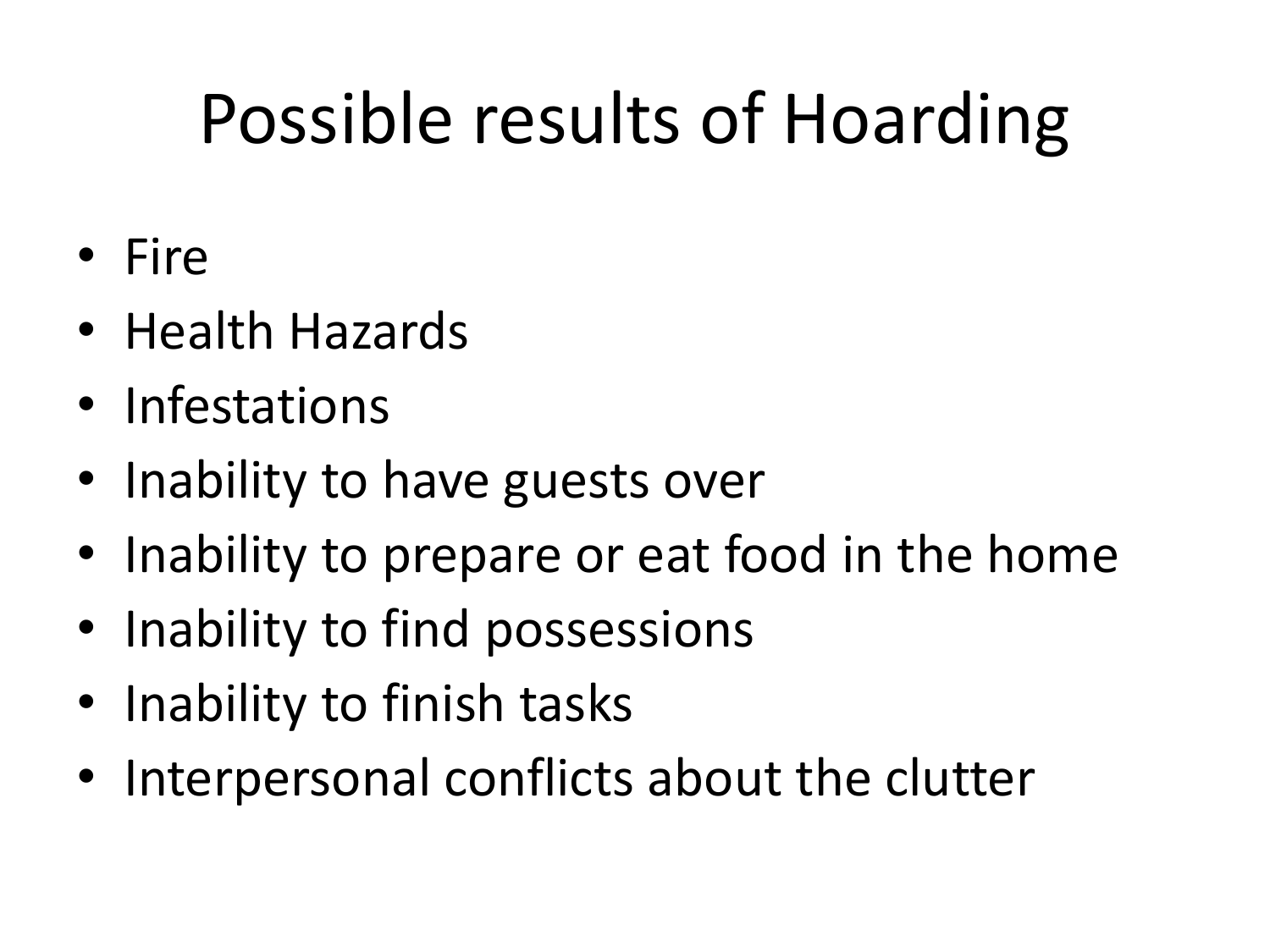





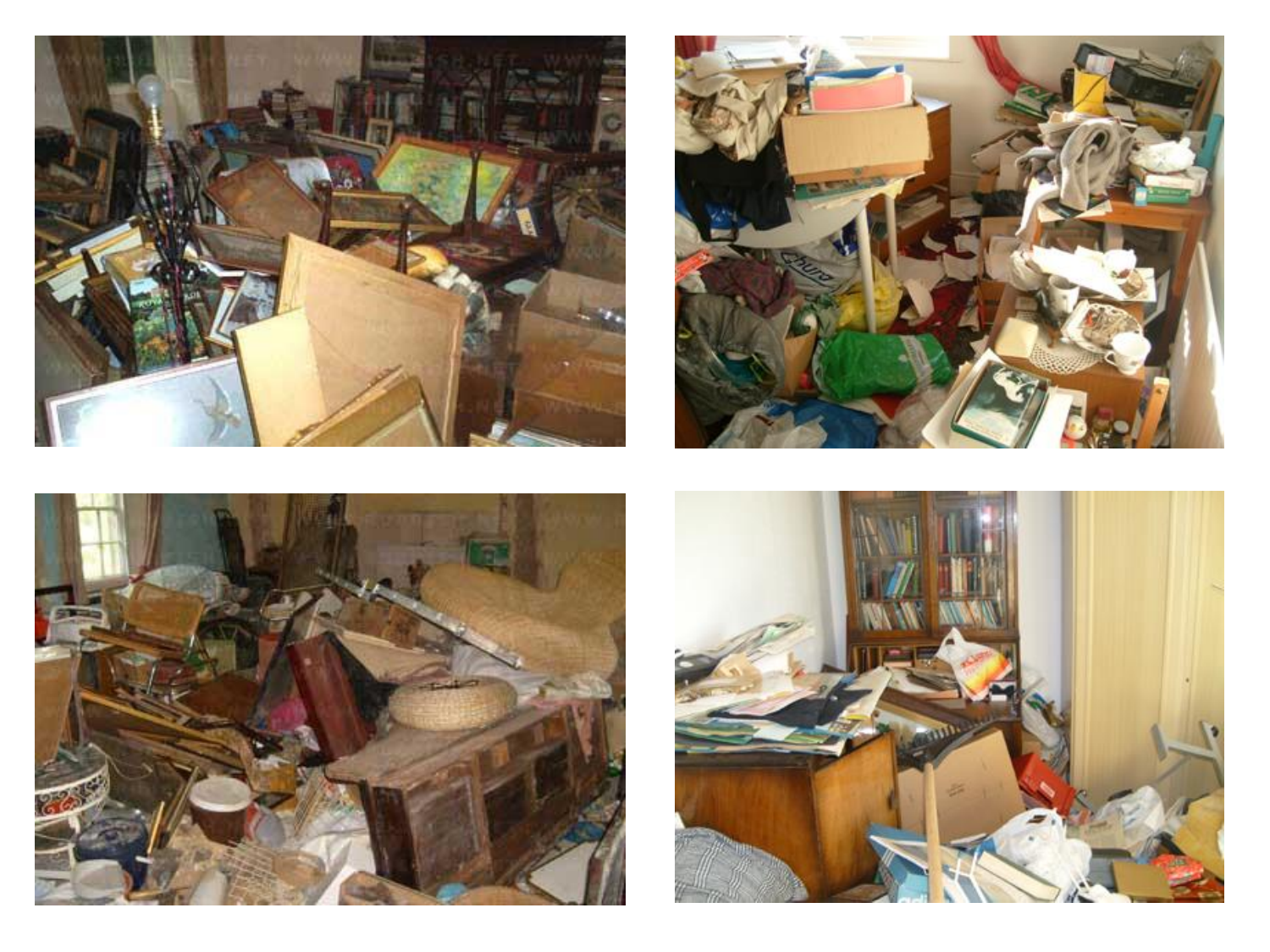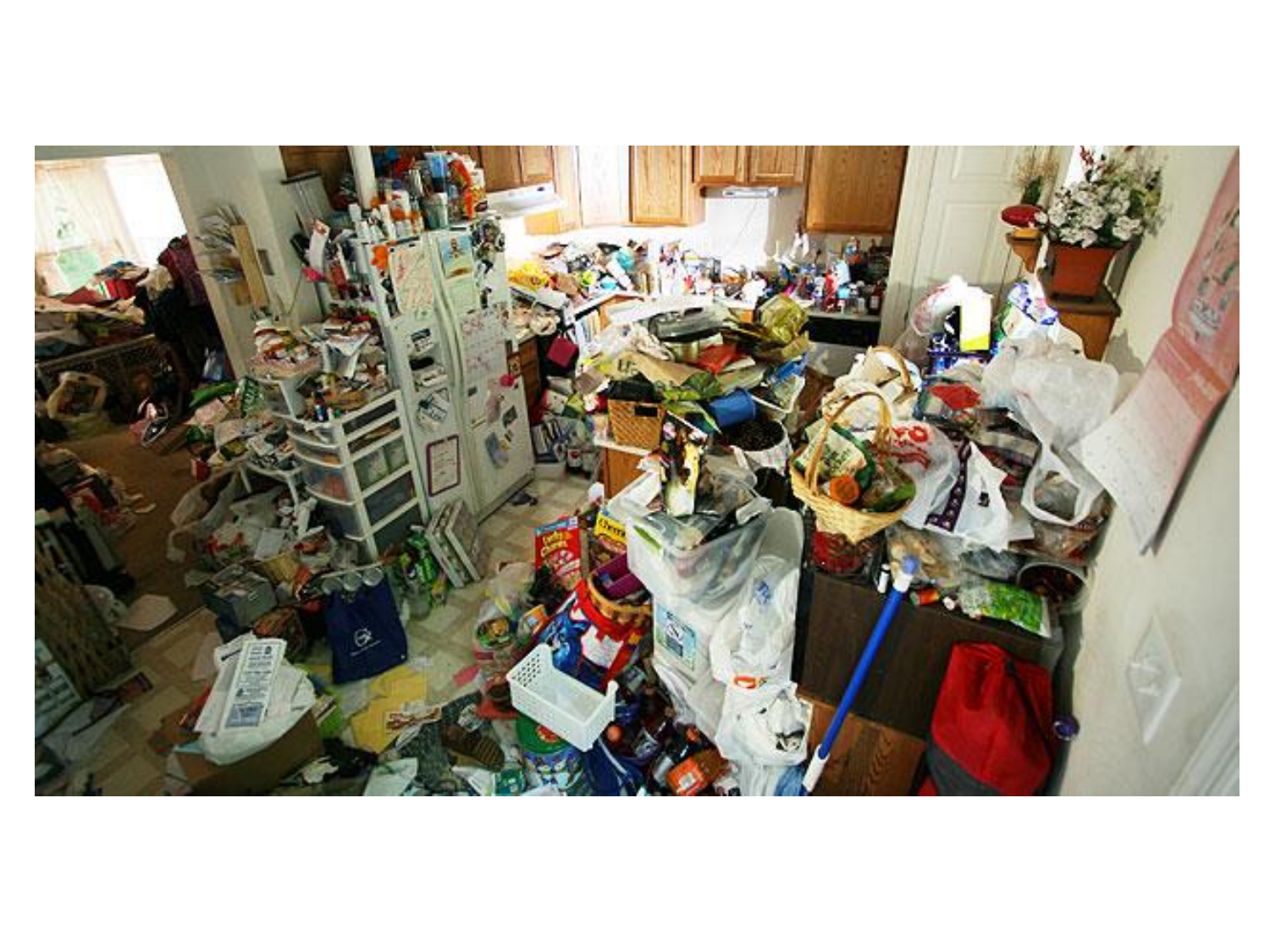#### What you can do if you suspect someone is hoarding

If a member of your family or someone you know is a compulsive hoarder, try to persuade them to come with you to see a GP. This will not be easy, as someone who compulsively hoards may not think they need help and may not want to seek treatment.

Ask your GP to refer you to your local community mental health team, which may have a health professional who specialises in OCD and is familiar with hoarding.

Reassure your loved one or friend that nobody is going to go into their home and throw everything out. You're just going to have a chat with the doctor about their hoarding to see what can be done and what support is available to empower them to begin the process of de-cluttering.

Its generally not a good idea to call in the council or environmental health to clear the rubbish away, as it wont solve the problem and the clutter often quickly builds up again.

However, local authorities may take legal action to ensure that the property is cleared if the problem is not addressed.

Do not be tempted to get extra storage – this is only a quick fix, is costly, and does not address the problem. The problem is too much stuff, not too little space to keep it in.